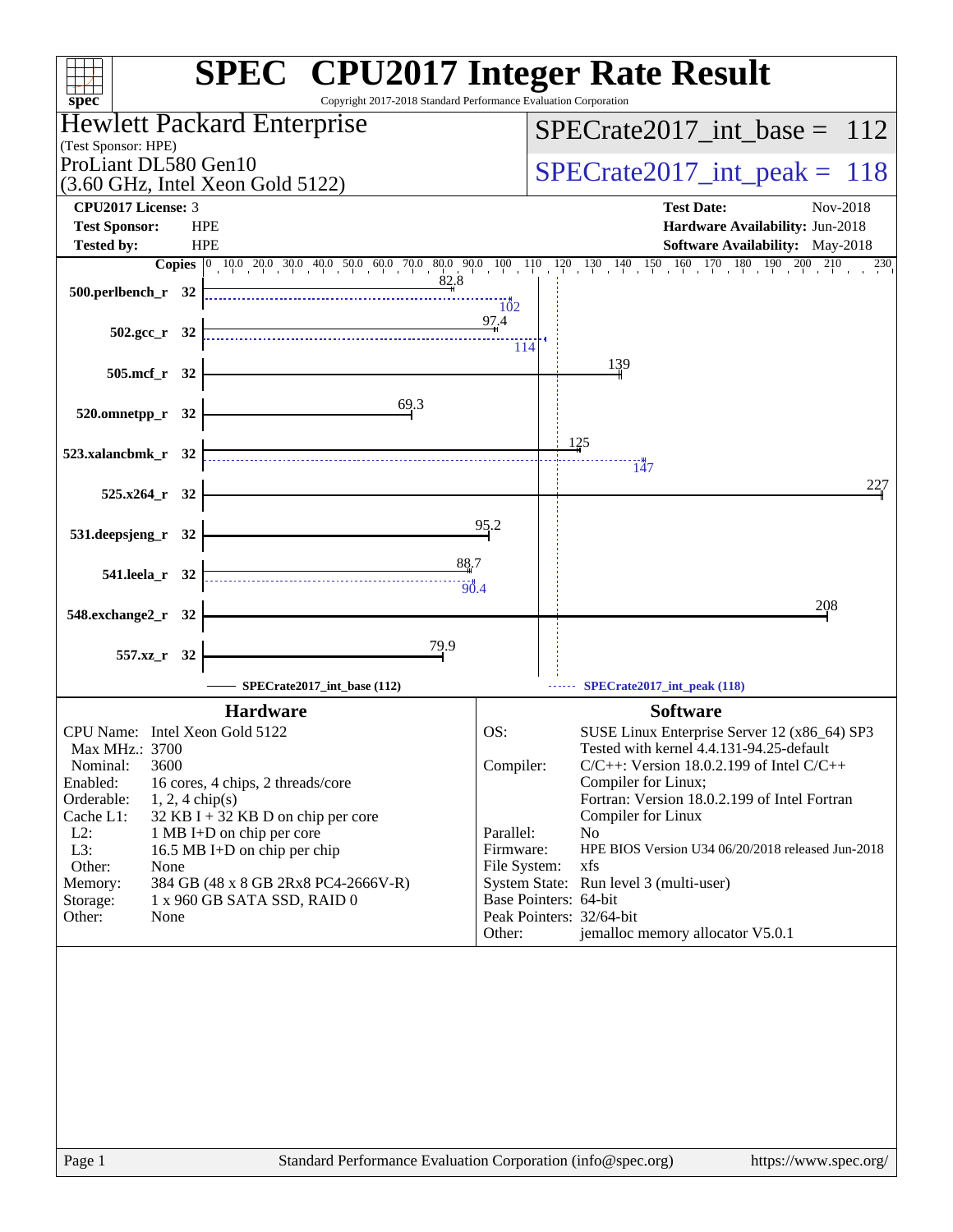# **[spec](http://www.spec.org/)**

# **[SPEC CPU2017 Integer Rate Result](http://www.spec.org/auto/cpu2017/Docs/result-fields.html#SPECCPU2017IntegerRateResult)**

Copyright 2017-2018 Standard Performance Evaluation Corporation

## Hewlett Packard Enterprise

### (Test Sponsor: HPE)

(3.60 GHz, Intel Xeon Gold 5122)

# [SPECrate2017\\_int\\_base =](http://www.spec.org/auto/cpu2017/Docs/result-fields.html#SPECrate2017intbase) 112

# ProLiant DL580 Gen10<br>  $SPECTate2017$ \_int\_peak = 118

**[CPU2017 License:](http://www.spec.org/auto/cpu2017/Docs/result-fields.html#CPU2017License)** 3 **[Test Date:](http://www.spec.org/auto/cpu2017/Docs/result-fields.html#TestDate)** Nov-2018 **[Test Sponsor:](http://www.spec.org/auto/cpu2017/Docs/result-fields.html#TestSponsor)** HPE **[Hardware Availability:](http://www.spec.org/auto/cpu2017/Docs/result-fields.html#HardwareAvailability)** Jun-2018 **[Tested by:](http://www.spec.org/auto/cpu2017/Docs/result-fields.html#Testedby)** HPE **[Software Availability:](http://www.spec.org/auto/cpu2017/Docs/result-fields.html#SoftwareAvailability)** May-2018

## **[Results Table](http://www.spec.org/auto/cpu2017/Docs/result-fields.html#ResultsTable)**

|                           | <b>Base</b>   |                |       |                | <b>Peak</b> |                |       |               |                |              |                |              |                |              |
|---------------------------|---------------|----------------|-------|----------------|-------------|----------------|-------|---------------|----------------|--------------|----------------|--------------|----------------|--------------|
| <b>Benchmark</b>          | <b>Copies</b> | <b>Seconds</b> | Ratio | <b>Seconds</b> | Ratio       | <b>Seconds</b> | Ratio | <b>Copies</b> | <b>Seconds</b> | <b>Ratio</b> | <b>Seconds</b> | <b>Ratio</b> | <b>Seconds</b> | <b>Ratio</b> |
| $500.$ perlbench_r        | 32            | 615            | 82.8  | 609            | 83.6        | 616            | 82.7  | 32            | 498            | 102          | 496            | 103          | 498            | <b>102</b>   |
| 502.gcc_r                 | 32            | 467            | 97.1  | 462            | 98.1        | 465            | 97.4  | 32            | 396            | 114          | 397            | <b>114</b>   | 397            | 114          |
| $505$ .mcf r              | 32            | 373            | 139   | 373            | 139         | 370            | 140   | 32            | 373            | 139          | 373            | 139          | 370            | 140          |
| 520.omnetpp_r             | 32            | 605            | 69.3  | 604            | 69.5        | 606            | 69.3  | 32            | 605            | 69.3         | 604            | 69.5         | 606            | 69.3         |
| 523.xalancbmk r           | 32            | 269            | 125   | 269            | 126         | 271            | 125   | 32            | <b>230</b>     | 147          | 229            | 147          | 231            | 146          |
| $525.x264$ r              | 32            | 248            | 226   | 247            | 227         | 247            | 227   | 32            | 248            | 226          | 247            | 227          | 247            | 227          |
| 531.deepsjeng_r           | 32            | 385            | 95.2  | 386            | 95.0        | 385            | 95.3  | 32            | <b>385</b>     | 95.2         | 386            | 95.0         | 385            | 95.3         |
| 541.leela r               | 32            | 597            | 88.7  | 600            | 88.3        | 593            | 89.4  | 32            | 586            | 90.4         | 586            | 90.4         | 590            | 89.9         |
| 548.exchange2_r           | 32            | 403            | 208   | 403            | 208         | 403            | 208   | 32            | 403            | 208          | 403            | 208          | 403            | 208          |
| 557.xz r                  | 32            | 432            | 80.0  | 434            | 79.7        | 433            | 79.9  | 32            | 432            | 80.0         | 434            | 79.7         | 433            | 79.9         |
| $SPECrate2017$ int base = |               |                | 112   |                |             |                |       |               |                |              |                |              |                |              |

**[SPECrate2017\\_int\\_peak =](http://www.spec.org/auto/cpu2017/Docs/result-fields.html#SPECrate2017intpeak) 118**

Results appear in the [order in which they were run.](http://www.spec.org/auto/cpu2017/Docs/result-fields.html#RunOrder) Bold underlined text [indicates a median measurement.](http://www.spec.org/auto/cpu2017/Docs/result-fields.html#Median)

### **[Submit Notes](http://www.spec.org/auto/cpu2017/Docs/result-fields.html#SubmitNotes)**

 The numactl mechanism was used to bind copies to processors. The config file option 'submit' was used to generate numactl commands to bind each copy to a specific processor. For details, please see the config file.

### **[Operating System Notes](http://www.spec.org/auto/cpu2017/Docs/result-fields.html#OperatingSystemNotes)**

 Stack size set to unlimited using "ulimit -s unlimited" Transparent Huge Pages enabled by default Prior to runcpu invocation Filesystem page cache synced and cleared with: sync; echo 3 > /proc/sys/vm/drop\_caches runcpu command invoked through numactl i.e.: numactl --interleave=all runcpu <etc> IRQ balance service was stopped using "systemctl stop irqbalance.service" Tuned-adm profile was set to Throughput-Performance using "tuned-adm profile throughput-performance" Numa Balancing disabled using "echo 0 > /proc/sys/kernel/numa\_balancing" VM Dirty ratio was set to 40 using "echo 40 > /proc/sys/vm/dirty\_ratio"

 The result, as tested, used kernel 4.4.131-94.25-default of SLES12 SP3. This is a pre-production kernel which should be representative of the production kernel 4.4.131-94.29.1 for SLES12 SP3.

## **[General Notes](http://www.spec.org/auto/cpu2017/Docs/result-fields.html#GeneralNotes)**

Environment variables set by runcpu before the start of the run: LD\_LIBRARY\_PATH = "/home/cpu2017/lib/ia32:/home/cpu2017/lib/intel64:/home/cpu2017/je5.0.1-32:/home/cpu2017/je5.0.1-64"

Binaries compiled on a system with 1x Intel Core i7-6700K CPU + 32GB RAM

**(Continued on next page)**

Page 2 Standard Performance Evaluation Corporation [\(info@spec.org\)](mailto:info@spec.org) <https://www.spec.org/>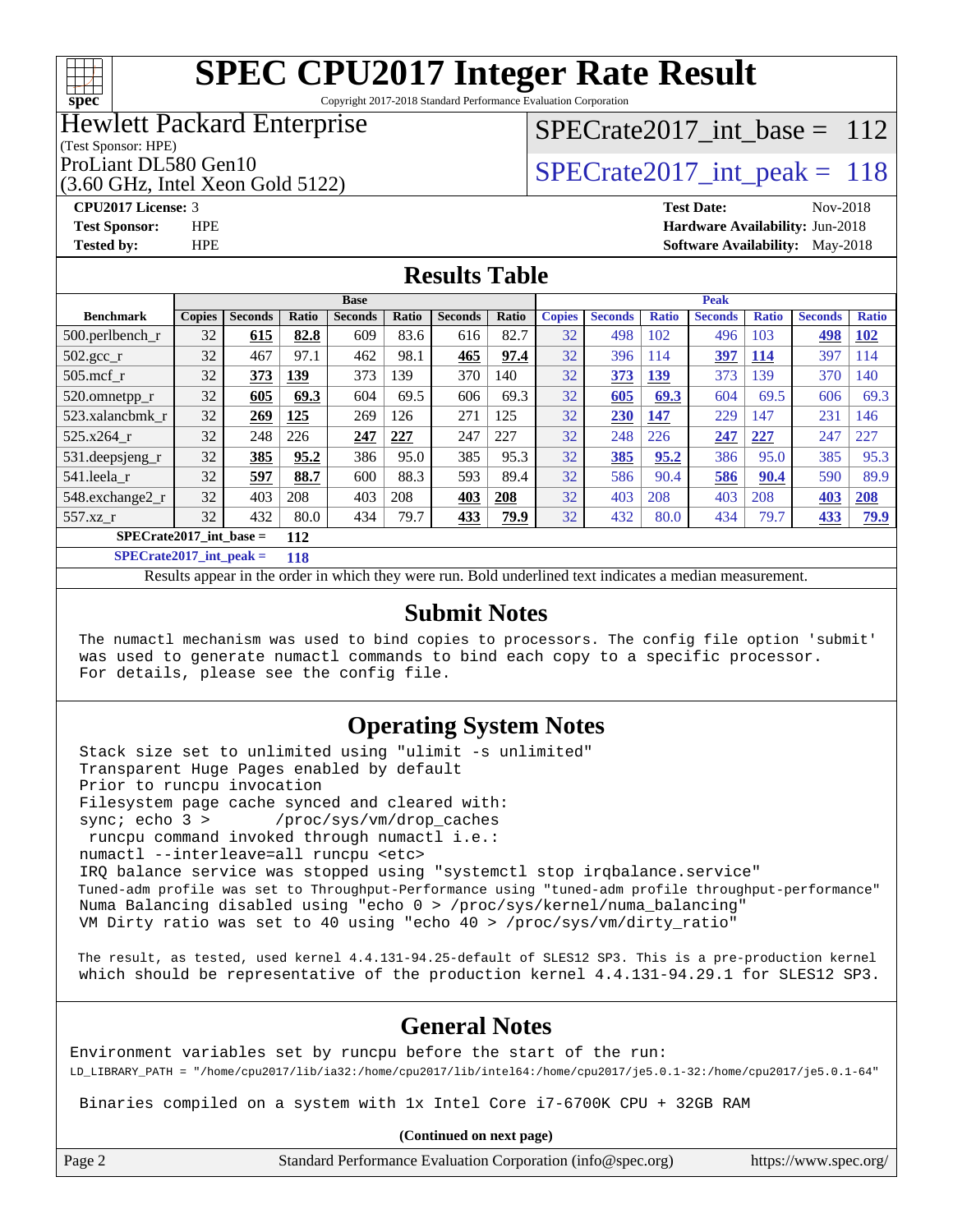## $+\,$ H **[spec](http://www.spec.org/)**

# **[SPEC CPU2017 Integer Rate Result](http://www.spec.org/auto/cpu2017/Docs/result-fields.html#SPECCPU2017IntegerRateResult)**

Copyright 2017-2018 Standard Performance Evaluation Corporation

### Hewlett Packard Enterprise

[SPECrate2017\\_int\\_base =](http://www.spec.org/auto/cpu2017/Docs/result-fields.html#SPECrate2017intbase) 112

# (Test Sponsor: HPE)

(3.60 GHz, Intel Xeon Gold 5122)

ProLiant DL580 Gen10<br>  $SPECTate2017$ \_int\_peak = 118

**[CPU2017 License:](http://www.spec.org/auto/cpu2017/Docs/result-fields.html#CPU2017License)** 3 **[Test Date:](http://www.spec.org/auto/cpu2017/Docs/result-fields.html#TestDate)** Nov-2018 **[Test Sponsor:](http://www.spec.org/auto/cpu2017/Docs/result-fields.html#TestSponsor)** HPE **[Hardware Availability:](http://www.spec.org/auto/cpu2017/Docs/result-fields.html#HardwareAvailability)** Jun-2018 **[Tested by:](http://www.spec.org/auto/cpu2017/Docs/result-fields.html#Testedby)** HPE **[Software Availability:](http://www.spec.org/auto/cpu2017/Docs/result-fields.html#SoftwareAvailability)** May-2018

### **[General Notes \(Continued\)](http://www.spec.org/auto/cpu2017/Docs/result-fields.html#GeneralNotes)**

memory using Redhat Enterprise Linux 7.5

Yes: The test sponsor attests, as of date of publication, that CVE-2017-5754 (Meltdown) is mitigated in the system as tested and documented. Yes: The test sponsor attests, as of date of publication, that CVE-2017-5753 (Spectre variant 1) is mitigated in the system as tested and documented. Yes: The test sponsor attests, as of date of publication, that CVE-2017-5715 (Spectre variant 2) is mitigated in the system as tested and documented. jemalloc, a general purpose malloc implementation built with the RedHat Enterprise 7.5, and the system compiler gcc 4.8.5

sources available from jemalloc.net or<https://github.com/jemalloc/jemalloc/releases>

## **[Platform Notes](http://www.spec.org/auto/cpu2017/Docs/result-fields.html#PlatformNotes)**

 BIOS Configuration: Workload Profile set to General Throughput Compute Memory Patrol Scrubbing set to Disabled LLC Prefetch set to Enabled LLC Dead Line Allocation set to Disabled Stale A to S set to Disabled Minimum Processor Idle Power Core C-State set to C1E State Thermal Configuration set to Maximum Cooling Sysinfo program /home/cpu2017/bin/sysinfo Rev: r5974 of 2018-05-19 9bcde8f2999c33d61f64985e45859ea9 running on linux-hefb Mon Nov 12 00:11:14 2018 SUT (System Under Test) info as seen by some common utilities. For more information on this section, see <https://www.spec.org/cpu2017/Docs/config.html#sysinfo> From /proc/cpuinfo model name : Intel(R) Xeon(R) Gold 5122 CPU @ 3.60GHz 4 "physical id"s (chips) 32 "processors" cores, siblings (Caution: counting these is hw and system dependent. The following excerpts from /proc/cpuinfo might not be reliable. Use with caution.) cpu cores : 4 siblings : 8 physical 0: cores 1 5 9 13 physical 1: cores 1 2 5 11 physical 2: cores 0 5 9 13 physical 3: cores 1 5 9 13 From lscpu: Architecture: x86\_64 CPU op-mode(s): 32-bit, 64-bit

**(Continued on next page)**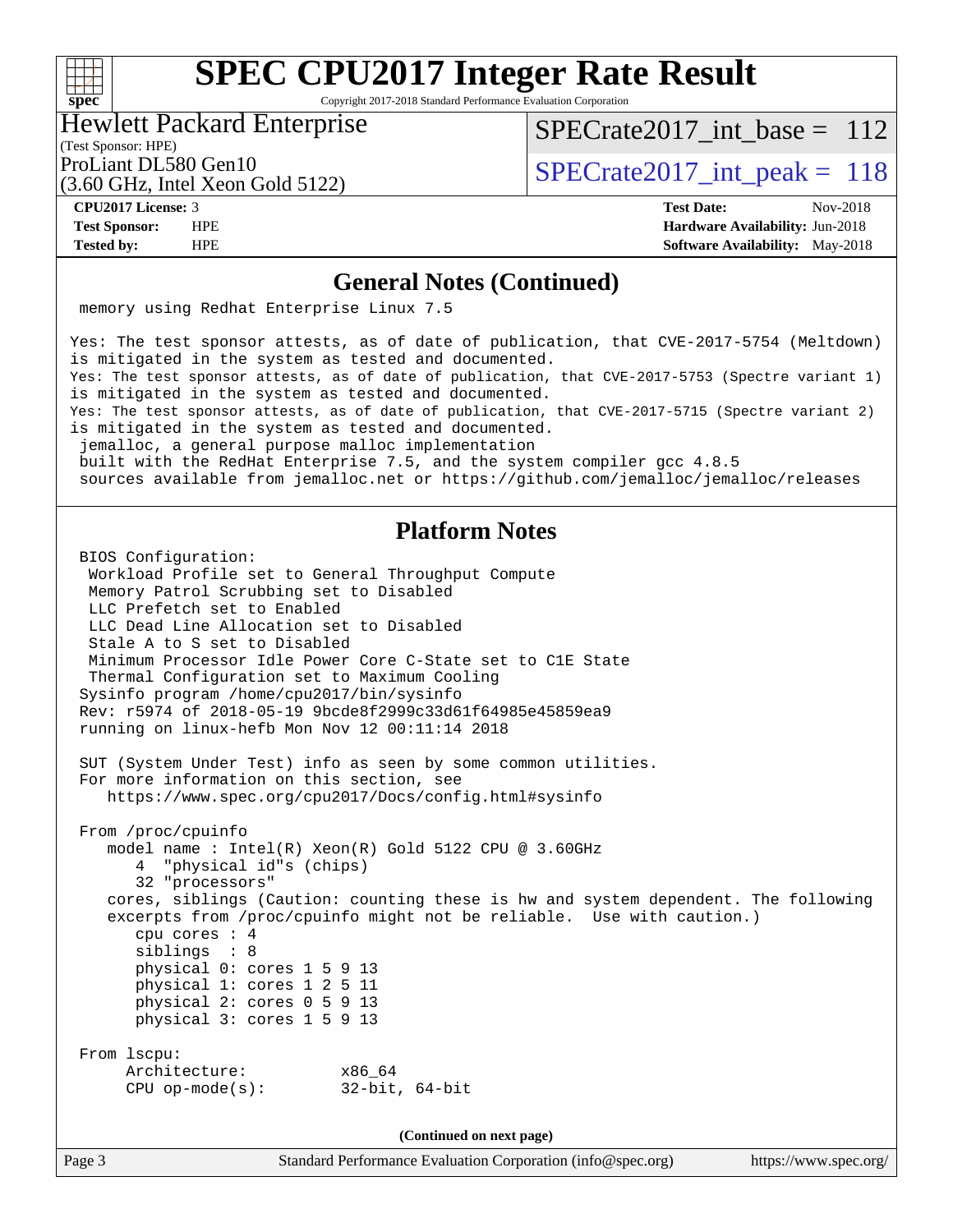

Copyright 2017-2018 Standard Performance Evaluation Corporation

# Hewlett Packard Enterprise

(Test Sponsor: HPE)

(3.60 GHz, Intel Xeon Gold 5122)

[SPECrate2017\\_int\\_base =](http://www.spec.org/auto/cpu2017/Docs/result-fields.html#SPECrate2017intbase) 112

ProLiant DL580 Gen10<br>  $(3.60 \text{ GHz})$  Intel Xeon Gold 5122)

**[CPU2017 License:](http://www.spec.org/auto/cpu2017/Docs/result-fields.html#CPU2017License)** 3 **[Test Date:](http://www.spec.org/auto/cpu2017/Docs/result-fields.html#TestDate)** Nov-2018 **[Test Sponsor:](http://www.spec.org/auto/cpu2017/Docs/result-fields.html#TestSponsor)** HPE **[Hardware Availability:](http://www.spec.org/auto/cpu2017/Docs/result-fields.html#HardwareAvailability)** Jun-2018 **[Tested by:](http://www.spec.org/auto/cpu2017/Docs/result-fields.html#Testedby)** HPE **[Software Availability:](http://www.spec.org/auto/cpu2017/Docs/result-fields.html#SoftwareAvailability)** May-2018

### **[Platform Notes \(Continued\)](http://www.spec.org/auto/cpu2017/Docs/result-fields.html#PlatformNotes)**

| Byte Order:<br>CPU(s):     | Little Endian<br>32                                                                                                                                  |  |  |  |  |  |
|----------------------------|------------------------------------------------------------------------------------------------------------------------------------------------------|--|--|--|--|--|
| On-line $CPU(s)$ list:     | $0 - 31$                                                                                                                                             |  |  |  |  |  |
| Thread(s) per core:        | 2                                                                                                                                                    |  |  |  |  |  |
| Core(s) per socket:        | 4                                                                                                                                                    |  |  |  |  |  |
| Socket(s):                 | 4                                                                                                                                                    |  |  |  |  |  |
| NUMA $node(s)$ :           | 8                                                                                                                                                    |  |  |  |  |  |
| Vendor ID:                 | GenuineIntel                                                                                                                                         |  |  |  |  |  |
| CPU family:                | 6                                                                                                                                                    |  |  |  |  |  |
| Model:                     | 85                                                                                                                                                   |  |  |  |  |  |
| Model name:                | $Intel(R) Xeon(R) Gold 5122 CPU @ 3.60GHz$                                                                                                           |  |  |  |  |  |
| Stepping:                  | 4                                                                                                                                                    |  |  |  |  |  |
| CPU MHz:                   | 3591.557                                                                                                                                             |  |  |  |  |  |
| BogoMIPS:                  | 7183.11                                                                                                                                              |  |  |  |  |  |
| Virtualization:            | $VT - x$                                                                                                                                             |  |  |  |  |  |
| L1d cache:                 | 32K                                                                                                                                                  |  |  |  |  |  |
| Lli cache:                 | 32K                                                                                                                                                  |  |  |  |  |  |
| $L2$ cache:                | 1024K                                                                                                                                                |  |  |  |  |  |
| L3 cache:                  | 16896K                                                                                                                                               |  |  |  |  |  |
| NUMA node0 CPU(s):         | 0, 1, 16, 17                                                                                                                                         |  |  |  |  |  |
| NUMA $node1$ $CPU(s):$     | 2, 3, 18, 19                                                                                                                                         |  |  |  |  |  |
| NUMA $node2$ $CPU(s):$     | 4, 5, 20, 21                                                                                                                                         |  |  |  |  |  |
| NUMA $node3$ $CPU(s):$     | 6, 7, 22, 23                                                                                                                                         |  |  |  |  |  |
| NUMA $node4$ $CPU(s):$     | 8, 9, 24, 25                                                                                                                                         |  |  |  |  |  |
| NUMA $node5$ $CPU(s):$     | 10, 11, 26, 27                                                                                                                                       |  |  |  |  |  |
| NUMA node6 CPU(s):         | 12, 13, 28, 29                                                                                                                                       |  |  |  |  |  |
| NUMA node7 CPU(s):         | 14, 15, 30, 31                                                                                                                                       |  |  |  |  |  |
| Flagg:                     | fpu vme de pse tsc msr pae mce cx8 apic sep mtrr pge mca cmov<br>pat pse36 clflush dts acpi mmx fxsr sse sse2 ss ht tm pbe syscall nx pdpe1gb rdtscp |  |  |  |  |  |
|                            | lm constant_tsc art arch_perfmon pebs bts rep_good nopl xtopology nonstop_tsc                                                                        |  |  |  |  |  |
|                            | aperfmperf eagerfpu pni pclmulqdq dtes64 monitor ds_cpl vmx smx est tm2 ssse3 sdbg                                                                   |  |  |  |  |  |
|                            | fma cx16 xtpr pdcm pcid dca sse4_1 sse4_2 x2apic movbe popcnt tsc_deadline_timer aes                                                                 |  |  |  |  |  |
|                            | xsave avx f16c rdrand lahf_lm abm 3dnowprefetch ida arat epb invpcid_single pln pts                                                                  |  |  |  |  |  |
|                            | dtherm intel_pt rsb_ctxsw spec_ctrl stibp rds retpoline kaiser tpr_shadow vnmi                                                                       |  |  |  |  |  |
|                            | flexpriority ept vpid fsgsbase tsc_adjust bmil hle avx2 smep bmi2 erms invpcid rtm                                                                   |  |  |  |  |  |
|                            | cqm mpx avx512f avx512dq rdseed adx smap clflushopt clwb avx512cd avx512bw avx512vl                                                                  |  |  |  |  |  |
|                            | xsaveopt xsavec xgetbvl cqm_llc cqm_occup_llc pku ospke                                                                                              |  |  |  |  |  |
|                            |                                                                                                                                                      |  |  |  |  |  |
| /proc/cpuinfo cache data   |                                                                                                                                                      |  |  |  |  |  |
| cache size $: 16896$ KB    |                                                                                                                                                      |  |  |  |  |  |
|                            |                                                                                                                                                      |  |  |  |  |  |
|                            | From numactl --hardware WARNING: a numactl 'node' might or might not correspond to a                                                                 |  |  |  |  |  |
| physical chip.             |                                                                                                                                                      |  |  |  |  |  |
| $available: 8 nodes (0-7)$ |                                                                                                                                                      |  |  |  |  |  |
| node 0 cpus: 0 1 16 17     |                                                                                                                                                      |  |  |  |  |  |
| node 0 size: 47954 MB      |                                                                                                                                                      |  |  |  |  |  |
| node 0 free: 47783 MB      |                                                                                                                                                      |  |  |  |  |  |
|                            |                                                                                                                                                      |  |  |  |  |  |
|                            | (Continued on next page)                                                                                                                             |  |  |  |  |  |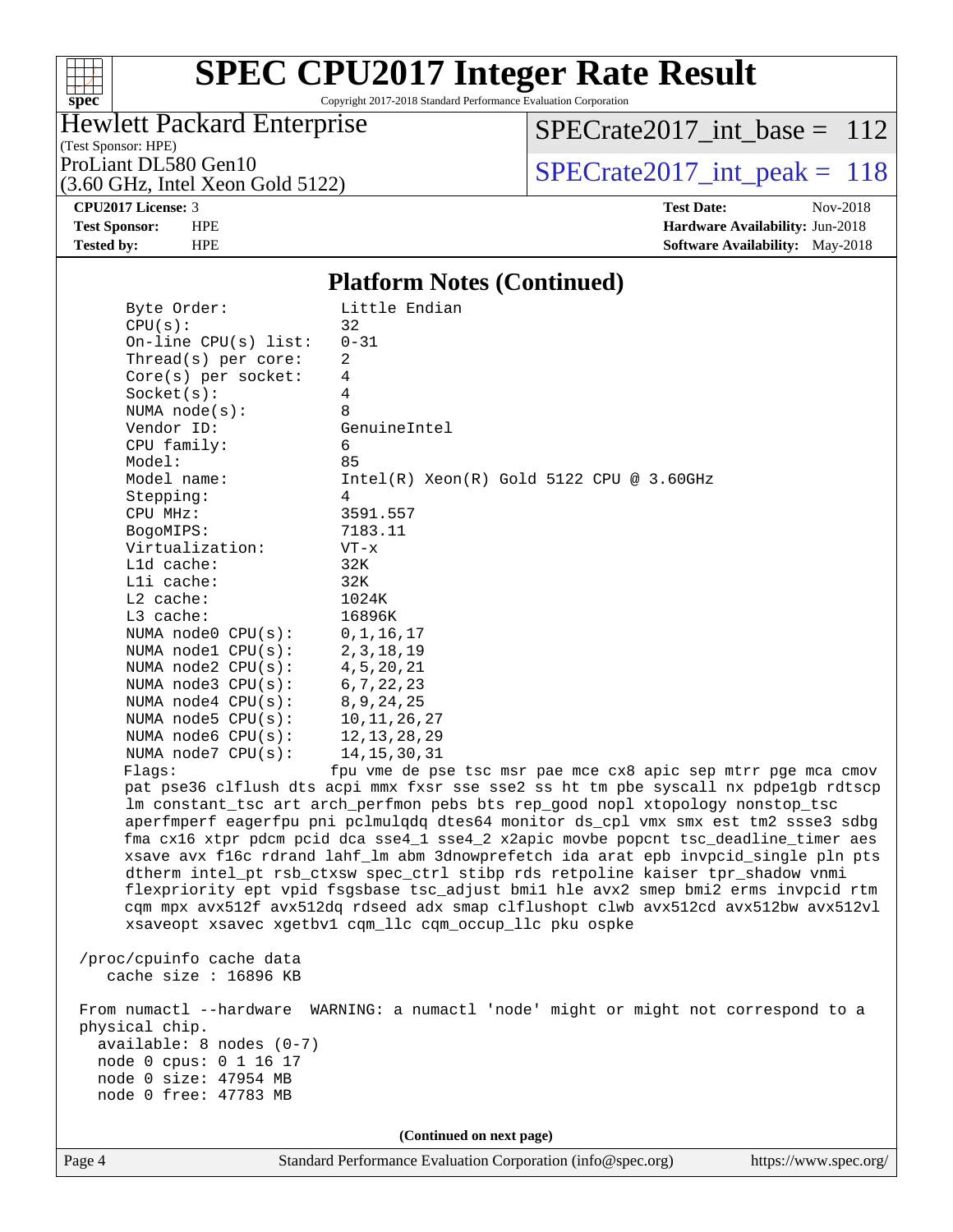

Copyright 2017-2018 Standard Performance Evaluation Corporation

## Hewlett Packard Enterprise

(3.60 GHz, Intel Xeon Gold 5122)

[SPECrate2017\\_int\\_base =](http://www.spec.org/auto/cpu2017/Docs/result-fields.html#SPECrate2017intbase) 112

(Test Sponsor: HPE)

ProLiant DL580 Gen10<br>(3.60 GHz, Intel Xeon Gold 5122)  $\text{SPECrate2017\_int\_peak} = 118$ 

**[CPU2017 License:](http://www.spec.org/auto/cpu2017/Docs/result-fields.html#CPU2017License)** 3 **[Test Date:](http://www.spec.org/auto/cpu2017/Docs/result-fields.html#TestDate)** Nov-2018 **[Test Sponsor:](http://www.spec.org/auto/cpu2017/Docs/result-fields.html#TestSponsor)** HPE **[Hardware Availability:](http://www.spec.org/auto/cpu2017/Docs/result-fields.html#HardwareAvailability)** Jun-2018 **[Tested by:](http://www.spec.org/auto/cpu2017/Docs/result-fields.html#Testedby)** HPE **HPE [Software Availability:](http://www.spec.org/auto/cpu2017/Docs/result-fields.html#SoftwareAvailability)** May-2018

### Page 5 Standard Performance Evaluation Corporation [\(info@spec.org\)](mailto:info@spec.org) <https://www.spec.org/> **[Platform Notes \(Continued\)](http://www.spec.org/auto/cpu2017/Docs/result-fields.html#PlatformNotes)** node 1 cpus: 2 3 18 19 node 1 size: 48383 MB node 1 free: 48244 MB node 2 cpus: 4 5 20 21 node 2 size: 48383 MB node 2 free: 48297 MB node 3 cpus: 6 7 22 23 node 3 size: 48383 MB node 3 free: 48310 MB node 4 cpus: 8 9 24 25 node 4 size: 48383 MB node 4 free: 48312 MB node 5 cpus: 10 11 26 27 node 5 size: 48383 MB node 5 free: 48319 MB node 6 cpus: 12 13 28 29 node 6 size: 48383 MB node 6 free: 48308 MB node 7 cpus: 14 15 30 31 node 7 size: 48382 MB node 7 free: 48303 MB node distances: node 0 1 2 3 4 5 6 7 0: 10 21 31 31 31 31 31 31 1: 21 10 31 31 31 31 31 31 2: 31 31 10 21 31 31 31 31 3: 31 31 21 10 31 31 31 31 4: 31 31 31 31 10 21 31 31 5: 31 31 31 31 21 10 31 31 6: 31 31 31 31 31 31 10 21 7: 31 31 31 31 31 31 21 10 From /proc/meminfo MemTotal: 395915644 kB HugePages\_Total: 0 Hugepagesize: 2048 kB From /etc/\*release\* /etc/\*version\* SuSE-release: SUSE Linux Enterprise Server 12 (x86\_64) VERSION = 12 PATCHLEVEL = 3 # This file is deprecated and will be removed in a future service pack or release. # Please check /etc/os-release for details about this release. os-release: NAME="SLES" VERSION="12-SP3" **(Continued on next page)**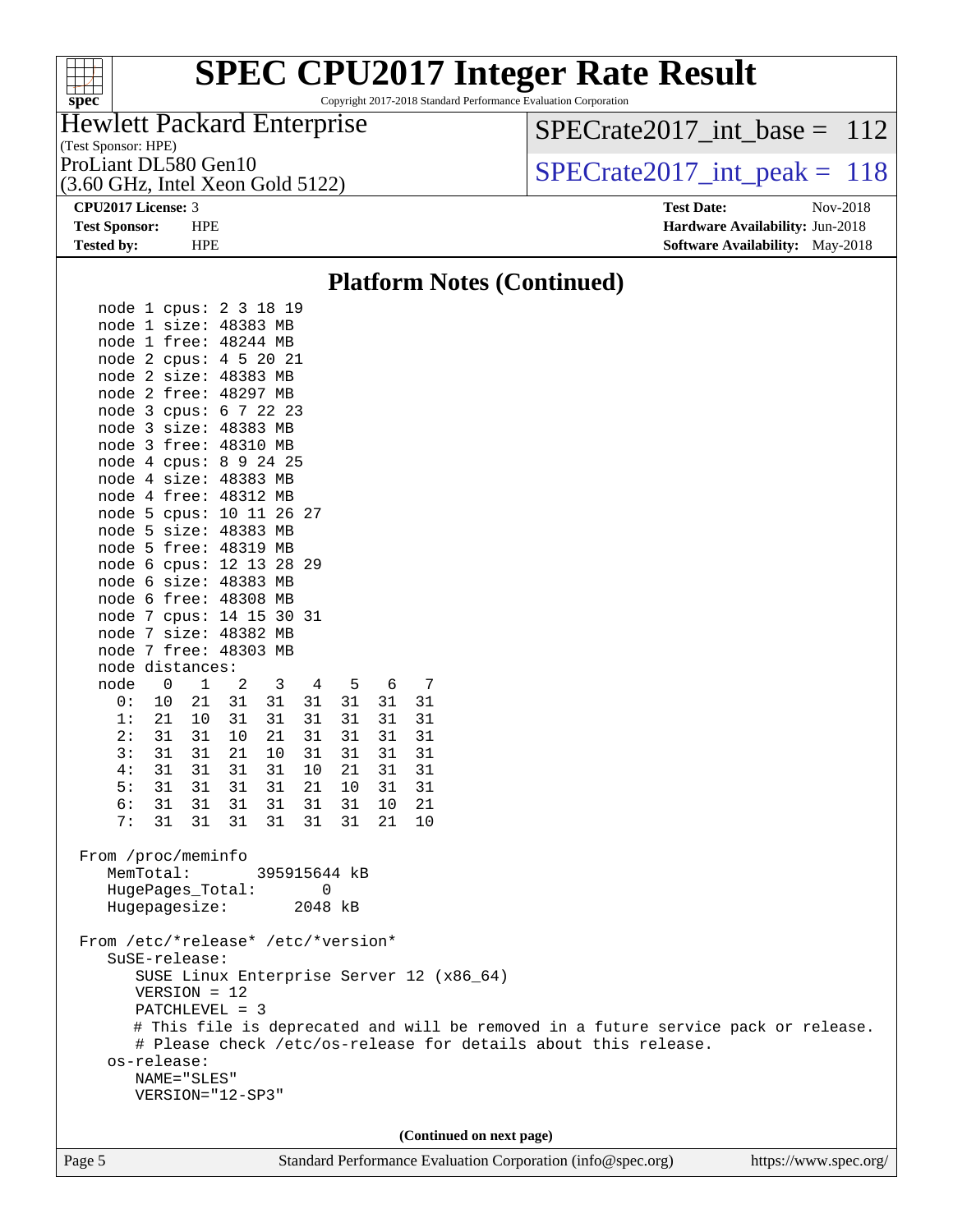## $\pm\pm\prime$ **[spec](http://www.spec.org/)**

# **[SPEC CPU2017 Integer Rate Result](http://www.spec.org/auto/cpu2017/Docs/result-fields.html#SPECCPU2017IntegerRateResult)**

Copyright 2017-2018 Standard Performance Evaluation Corporation

## Hewlett Packard Enterprise

(3.60 GHz, Intel Xeon Gold 5122)

[SPECrate2017\\_int\\_base =](http://www.spec.org/auto/cpu2017/Docs/result-fields.html#SPECrate2017intbase) 112

(Test Sponsor: HPE)

ProLiant DL580 Gen10<br>  $SPECTate2017$ \_int\_peak = 118

**[CPU2017 License:](http://www.spec.org/auto/cpu2017/Docs/result-fields.html#CPU2017License)** 3 **[Test Date:](http://www.spec.org/auto/cpu2017/Docs/result-fields.html#TestDate)** Nov-2018 **[Test Sponsor:](http://www.spec.org/auto/cpu2017/Docs/result-fields.html#TestSponsor)** HPE **[Hardware Availability:](http://www.spec.org/auto/cpu2017/Docs/result-fields.html#HardwareAvailability)** Jun-2018 **[Tested by:](http://www.spec.org/auto/cpu2017/Docs/result-fields.html#Testedby)** HPE **[Software Availability:](http://www.spec.org/auto/cpu2017/Docs/result-fields.html#SoftwareAvailability)** May-2018

### **[Platform Notes \(Continued\)](http://www.spec.org/auto/cpu2017/Docs/result-fields.html#PlatformNotes)**

 VERSION\_ID="12.3" PRETTY\_NAME="SUSE Linux Enterprise Server 12 SP3" ID="sles" ANSI\_COLOR="0;32" CPE\_NAME="cpe:/o:suse:sles:12:sp3"

uname -a:

 Linux linux-hefb 4.4.131-94.25-default #1 SMP Mon May 7 11:22:19 UTC 2018 (9700bac) x86\_64 x86\_64 x86\_64 GNU/Linux

Kernel self-reported vulnerability status:

 CVE-2017-5754 (Meltdown): Mitigation: PTI CVE-2017-5753 (Spectre variant 1): Mitigation: \_\_user pointer sanitization CVE-2017-5715 (Spectre variant 2): Mitigation: IBRS+IBPB

run-level 3 Nov 12 00:09

 SPEC is set to: /home/cpu2017 Filesystem Type Size Used Avail Use% Mounted on /dev/sda4 xfs 852G 27G 826G 4% /home

 Additional information from dmidecode follows. WARNING: Use caution when you interpret this section. The 'dmidecode' program reads system data which is "intended to allow hardware to be accurately determined", but the intent may not be met, as there are frequent changes to hardware, firmware, and the "DMTF SMBIOS" standard. BIOS HPE U34 06/20/2018 Memory:

48x UNKNOWN NOT AVAILABLE 8 GB 2 rank 2666

(End of data from sysinfo program)

### **[Compiler Version Notes](http://www.spec.org/auto/cpu2017/Docs/result-fields.html#CompilerVersionNotes)**

| CC.                      | $500. perlbench_r(base)$ 502.gcc_r(base) 505.mcf_r(base) 525.x264_r(base)<br>$557. xz_r(base)$ |  |  |  |  |  |
|--------------------------|------------------------------------------------------------------------------------------------|--|--|--|--|--|
|                          | icc (ICC) 18.0.2 20180210<br>Copyright (C) 1985-2018 Intel Corporation. All rights reserved.   |  |  |  |  |  |
| CC.                      | 500.perlbench r(peak) 502.gcc r(peak) 505.mcf r(peak) 525.x264 r(peak)<br>$557.xx$ $r$ (peak)  |  |  |  |  |  |
| (Continued on next page) |                                                                                                |  |  |  |  |  |
| Page 6                   | Standard Performance Evaluation Corporation (info@spec.org)<br>https://www.spec.org/           |  |  |  |  |  |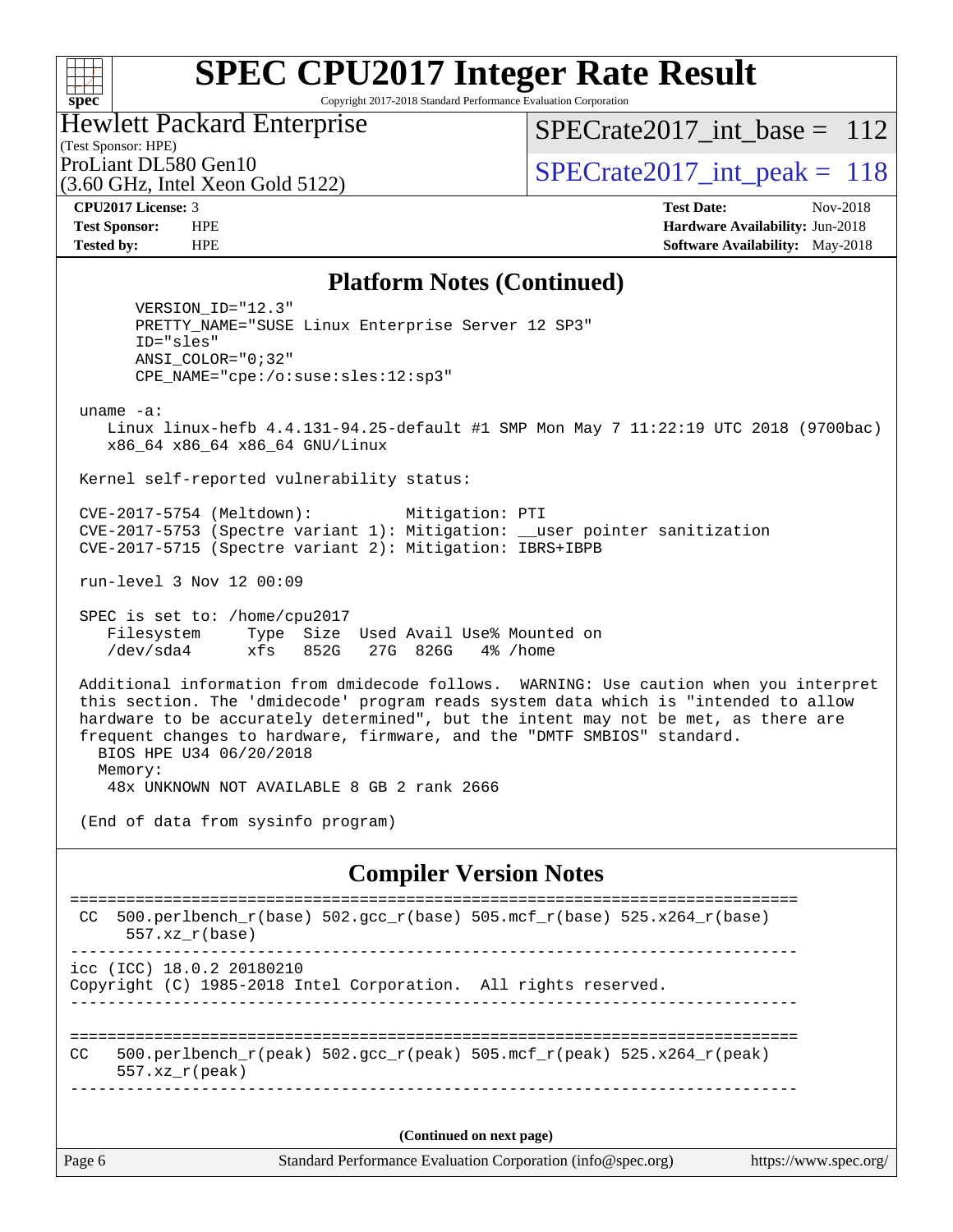| Sì | U | ť | C |  |
|----|---|---|---|--|

Copyright 2017-2018 Standard Performance Evaluation Corporation

## Hewlett Packard Enterprise

(Test Sponsor: HPE)

[SPECrate2017\\_int\\_base =](http://www.spec.org/auto/cpu2017/Docs/result-fields.html#SPECrate2017intbase) 112

(3.60 GHz, Intel Xeon Gold 5122)

ProLiant DL580 Gen10<br>  $(3.60 \text{ GHz})$  Intel Xeon Gold 5122)

**[CPU2017 License:](http://www.spec.org/auto/cpu2017/Docs/result-fields.html#CPU2017License)** 3 **[Test Date:](http://www.spec.org/auto/cpu2017/Docs/result-fields.html#TestDate)** Nov-2018 **[Test Sponsor:](http://www.spec.org/auto/cpu2017/Docs/result-fields.html#TestSponsor)** HPE **[Hardware Availability:](http://www.spec.org/auto/cpu2017/Docs/result-fields.html#HardwareAvailability)** Jun-2018 **[Tested by:](http://www.spec.org/auto/cpu2017/Docs/result-fields.html#Testedby)** HPE **[Software Availability:](http://www.spec.org/auto/cpu2017/Docs/result-fields.html#SoftwareAvailability)** May-2018

## **[Compiler Version Notes \(Continued\)](http://www.spec.org/auto/cpu2017/Docs/result-fields.html#CompilerVersionNotes)**

| icc (ICC) 18.0.2 20180210<br>Copyright (C) 1985-2018 Intel Corporation. All rights reserved.       |
|----------------------------------------------------------------------------------------------------|
| CXXC 520.omnetpp $r(base)$ 523.xalancbmk $r(base)$ 531.deepsjeng $r(base)$<br>$541.$ leela_r(base) |
| icpc (ICC) 18.0.2 20180210<br>Copyright (C) 1985-2018 Intel Corporation. All rights reserved.      |
| CXXC 520.omnetpp_r(peak) 523.xalancbmk_r(peak) 531.deepsjeng_r(peak)<br>$541.$ leela_r(peak)       |
| icpc (ICC) 18.0.2 20180210<br>Copyright (C) 1985-2018 Intel Corporation. All rights reserved.      |
| $FC 548. exchange2_r(base)$                                                                        |
| ifort (IFORT) 18.0.2 20180210<br>Copyright (C) 1985-2018 Intel Corporation. All rights reserved.   |
| $FC$ 548. exchange 2 $r$ (peak)                                                                    |
| ifort (IFORT) 18.0.2 20180210<br>Copyright (C) 1985-2018 Intel Corporation. All rights reserved.   |

# **[Base Compiler Invocation](http://www.spec.org/auto/cpu2017/Docs/result-fields.html#BaseCompilerInvocation)**

[C benchmarks](http://www.spec.org/auto/cpu2017/Docs/result-fields.html#Cbenchmarks): [icc -m64 -std=c11](http://www.spec.org/cpu2017/results/res2018q4/cpu2017-20181130-10005.flags.html#user_CCbase_intel_icc_64bit_c11_33ee0cdaae7deeeab2a9725423ba97205ce30f63b9926c2519791662299b76a0318f32ddfffdc46587804de3178b4f9328c46fa7c2b0cd779d7a61945c91cd35)

[C++ benchmarks:](http://www.spec.org/auto/cpu2017/Docs/result-fields.html#CXXbenchmarks) [icpc -m64](http://www.spec.org/cpu2017/results/res2018q4/cpu2017-20181130-10005.flags.html#user_CXXbase_intel_icpc_64bit_4ecb2543ae3f1412ef961e0650ca070fec7b7afdcd6ed48761b84423119d1bf6bdf5cad15b44d48e7256388bc77273b966e5eb805aefd121eb22e9299b2ec9d9)

[Fortran benchmarks](http://www.spec.org/auto/cpu2017/Docs/result-fields.html#Fortranbenchmarks): [ifort -m64](http://www.spec.org/cpu2017/results/res2018q4/cpu2017-20181130-10005.flags.html#user_FCbase_intel_ifort_64bit_24f2bb282fbaeffd6157abe4f878425411749daecae9a33200eee2bee2fe76f3b89351d69a8130dd5949958ce389cf37ff59a95e7a40d588e8d3a57e0c3fd751)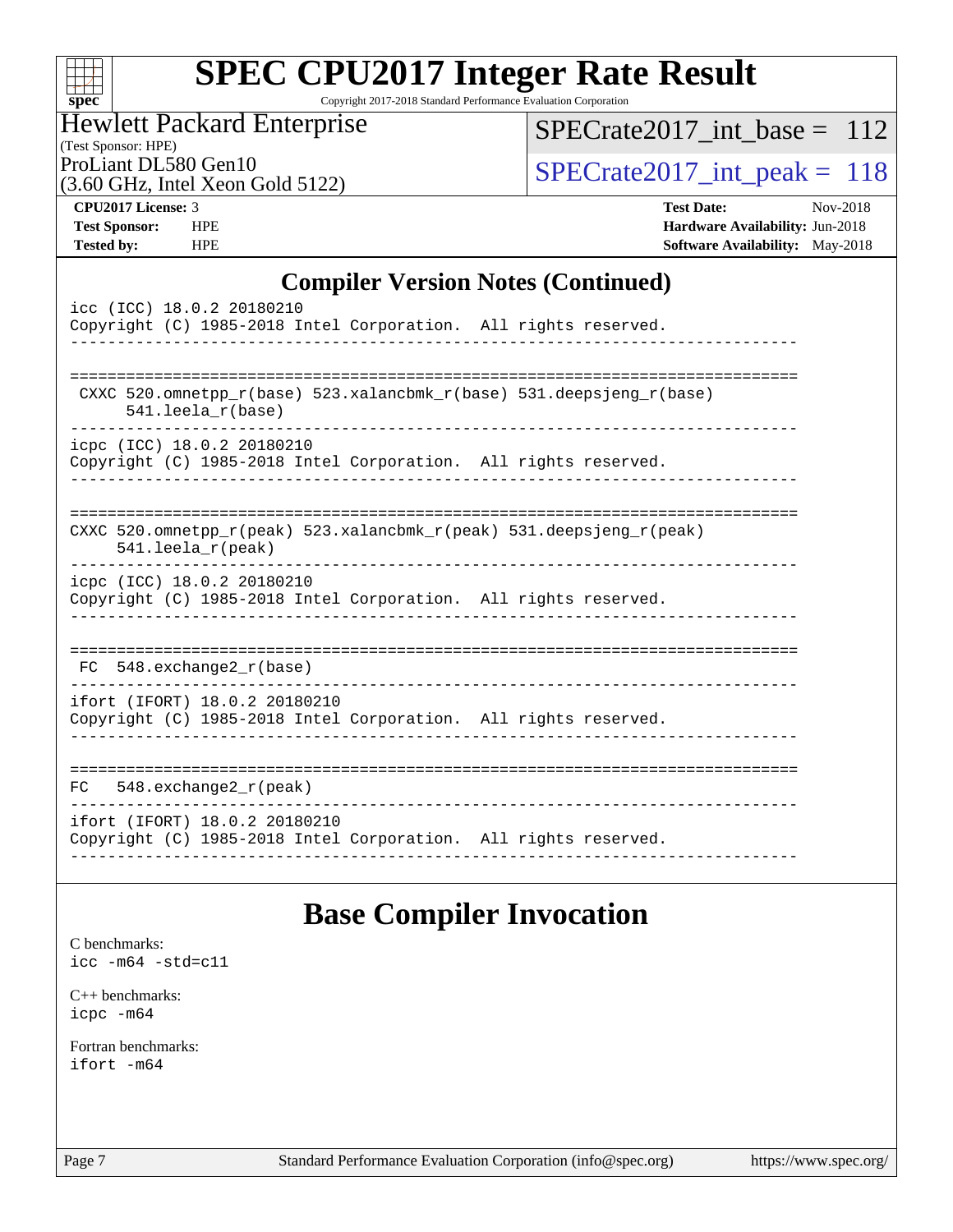

Copyright 2017-2018 Standard Performance Evaluation Corporation

### Hewlett Packard Enterprise

(Test Sponsor: HPE)

[SPECrate2017\\_int\\_base =](http://www.spec.org/auto/cpu2017/Docs/result-fields.html#SPECrate2017intbase) 112

(3.60 GHz, Intel Xeon Gold 5122)

ProLiant DL580 Gen10<br>  $SPECTate2017$ \_int\_peak = 118

**[CPU2017 License:](http://www.spec.org/auto/cpu2017/Docs/result-fields.html#CPU2017License)** 3 **[Test Date:](http://www.spec.org/auto/cpu2017/Docs/result-fields.html#TestDate)** Nov-2018 **[Test Sponsor:](http://www.spec.org/auto/cpu2017/Docs/result-fields.html#TestSponsor)** HPE **[Hardware Availability:](http://www.spec.org/auto/cpu2017/Docs/result-fields.html#HardwareAvailability)** Jun-2018 **[Tested by:](http://www.spec.org/auto/cpu2017/Docs/result-fields.html#Testedby)** HPE **[Software Availability:](http://www.spec.org/auto/cpu2017/Docs/result-fields.html#SoftwareAvailability)** May-2018

# **[Base Portability Flags](http://www.spec.org/auto/cpu2017/Docs/result-fields.html#BasePortabilityFlags)**

 500.perlbench\_r: [-DSPEC\\_LP64](http://www.spec.org/cpu2017/results/res2018q4/cpu2017-20181130-10005.flags.html#b500.perlbench_r_basePORTABILITY_DSPEC_LP64) [-DSPEC\\_LINUX\\_X64](http://www.spec.org/cpu2017/results/res2018q4/cpu2017-20181130-10005.flags.html#b500.perlbench_r_baseCPORTABILITY_DSPEC_LINUX_X64) 502.gcc\_r: [-DSPEC\\_LP64](http://www.spec.org/cpu2017/results/res2018q4/cpu2017-20181130-10005.flags.html#suite_basePORTABILITY502_gcc_r_DSPEC_LP64) 505.mcf\_r: [-DSPEC\\_LP64](http://www.spec.org/cpu2017/results/res2018q4/cpu2017-20181130-10005.flags.html#suite_basePORTABILITY505_mcf_r_DSPEC_LP64) 520.omnetpp\_r: [-DSPEC\\_LP64](http://www.spec.org/cpu2017/results/res2018q4/cpu2017-20181130-10005.flags.html#suite_basePORTABILITY520_omnetpp_r_DSPEC_LP64) 523.xalancbmk\_r: [-DSPEC\\_LP64](http://www.spec.org/cpu2017/results/res2018q4/cpu2017-20181130-10005.flags.html#suite_basePORTABILITY523_xalancbmk_r_DSPEC_LP64) [-DSPEC\\_LINUX](http://www.spec.org/cpu2017/results/res2018q4/cpu2017-20181130-10005.flags.html#b523.xalancbmk_r_baseCXXPORTABILITY_DSPEC_LINUX) 525.x264\_r: [-DSPEC\\_LP64](http://www.spec.org/cpu2017/results/res2018q4/cpu2017-20181130-10005.flags.html#suite_basePORTABILITY525_x264_r_DSPEC_LP64) 531.deepsjeng\_r: [-DSPEC\\_LP64](http://www.spec.org/cpu2017/results/res2018q4/cpu2017-20181130-10005.flags.html#suite_basePORTABILITY531_deepsjeng_r_DSPEC_LP64) 541.leela\_r: [-DSPEC\\_LP64](http://www.spec.org/cpu2017/results/res2018q4/cpu2017-20181130-10005.flags.html#suite_basePORTABILITY541_leela_r_DSPEC_LP64) 548.exchange2\_r: [-DSPEC\\_LP64](http://www.spec.org/cpu2017/results/res2018q4/cpu2017-20181130-10005.flags.html#suite_basePORTABILITY548_exchange2_r_DSPEC_LP64) 557.xz\_r: [-DSPEC\\_LP64](http://www.spec.org/cpu2017/results/res2018q4/cpu2017-20181130-10005.flags.html#suite_basePORTABILITY557_xz_r_DSPEC_LP64)

# **[Base Optimization Flags](http://www.spec.org/auto/cpu2017/Docs/result-fields.html#BaseOptimizationFlags)**

### [C benchmarks](http://www.spec.org/auto/cpu2017/Docs/result-fields.html#Cbenchmarks):

[-Wl,-z,muldefs](http://www.spec.org/cpu2017/results/res2018q4/cpu2017-20181130-10005.flags.html#user_CCbase_link_force_multiple1_b4cbdb97b34bdee9ceefcfe54f4c8ea74255f0b02a4b23e853cdb0e18eb4525ac79b5a88067c842dd0ee6996c24547a27a4b99331201badda8798ef8a743f577) [-xCORE-AVX512](http://www.spec.org/cpu2017/results/res2018q4/cpu2017-20181130-10005.flags.html#user_CCbase_f-xCORE-AVX512) [-ipo](http://www.spec.org/cpu2017/results/res2018q4/cpu2017-20181130-10005.flags.html#user_CCbase_f-ipo) [-O3](http://www.spec.org/cpu2017/results/res2018q4/cpu2017-20181130-10005.flags.html#user_CCbase_f-O3) [-no-prec-div](http://www.spec.org/cpu2017/results/res2018q4/cpu2017-20181130-10005.flags.html#user_CCbase_f-no-prec-div) [-qopt-mem-layout-trans=3](http://www.spec.org/cpu2017/results/res2018q4/cpu2017-20181130-10005.flags.html#user_CCbase_f-qopt-mem-layout-trans_de80db37974c74b1f0e20d883f0b675c88c3b01e9d123adea9b28688d64333345fb62bc4a798493513fdb68f60282f9a726aa07f478b2f7113531aecce732043) [-L/usr/local/je5.0.1-64/lib](http://www.spec.org/cpu2017/results/res2018q4/cpu2017-20181130-10005.flags.html#user_CCbase_jemalloc_link_path64_4b10a636b7bce113509b17f3bd0d6226c5fb2346b9178c2d0232c14f04ab830f976640479e5c33dc2bcbbdad86ecfb6634cbbd4418746f06f368b512fced5394) [-ljemalloc](http://www.spec.org/cpu2017/results/res2018q4/cpu2017-20181130-10005.flags.html#user_CCbase_jemalloc_link_lib_d1249b907c500fa1c0672f44f562e3d0f79738ae9e3c4a9c376d49f265a04b9c99b167ecedbf6711b3085be911c67ff61f150a17b3472be731631ba4d0471706)

[C++ benchmarks:](http://www.spec.org/auto/cpu2017/Docs/result-fields.html#CXXbenchmarks)

[-Wl,-z,muldefs](http://www.spec.org/cpu2017/results/res2018q4/cpu2017-20181130-10005.flags.html#user_CXXbase_link_force_multiple1_b4cbdb97b34bdee9ceefcfe54f4c8ea74255f0b02a4b23e853cdb0e18eb4525ac79b5a88067c842dd0ee6996c24547a27a4b99331201badda8798ef8a743f577) [-xCORE-AVX512](http://www.spec.org/cpu2017/results/res2018q4/cpu2017-20181130-10005.flags.html#user_CXXbase_f-xCORE-AVX512) [-ipo](http://www.spec.org/cpu2017/results/res2018q4/cpu2017-20181130-10005.flags.html#user_CXXbase_f-ipo) [-O3](http://www.spec.org/cpu2017/results/res2018q4/cpu2017-20181130-10005.flags.html#user_CXXbase_f-O3) [-no-prec-div](http://www.spec.org/cpu2017/results/res2018q4/cpu2017-20181130-10005.flags.html#user_CXXbase_f-no-prec-div) [-qopt-mem-layout-trans=3](http://www.spec.org/cpu2017/results/res2018q4/cpu2017-20181130-10005.flags.html#user_CXXbase_f-qopt-mem-layout-trans_de80db37974c74b1f0e20d883f0b675c88c3b01e9d123adea9b28688d64333345fb62bc4a798493513fdb68f60282f9a726aa07f478b2f7113531aecce732043) [-L/usr/local/je5.0.1-64/lib](http://www.spec.org/cpu2017/results/res2018q4/cpu2017-20181130-10005.flags.html#user_CXXbase_jemalloc_link_path64_4b10a636b7bce113509b17f3bd0d6226c5fb2346b9178c2d0232c14f04ab830f976640479e5c33dc2bcbbdad86ecfb6634cbbd4418746f06f368b512fced5394) [-ljemalloc](http://www.spec.org/cpu2017/results/res2018q4/cpu2017-20181130-10005.flags.html#user_CXXbase_jemalloc_link_lib_d1249b907c500fa1c0672f44f562e3d0f79738ae9e3c4a9c376d49f265a04b9c99b167ecedbf6711b3085be911c67ff61f150a17b3472be731631ba4d0471706)

### [Fortran benchmarks](http://www.spec.org/auto/cpu2017/Docs/result-fields.html#Fortranbenchmarks):

[-Wl,-z,muldefs](http://www.spec.org/cpu2017/results/res2018q4/cpu2017-20181130-10005.flags.html#user_FCbase_link_force_multiple1_b4cbdb97b34bdee9ceefcfe54f4c8ea74255f0b02a4b23e853cdb0e18eb4525ac79b5a88067c842dd0ee6996c24547a27a4b99331201badda8798ef8a743f577) [-xCORE-AVX512](http://www.spec.org/cpu2017/results/res2018q4/cpu2017-20181130-10005.flags.html#user_FCbase_f-xCORE-AVX512) [-ipo](http://www.spec.org/cpu2017/results/res2018q4/cpu2017-20181130-10005.flags.html#user_FCbase_f-ipo) [-O3](http://www.spec.org/cpu2017/results/res2018q4/cpu2017-20181130-10005.flags.html#user_FCbase_f-O3) [-no-prec-div](http://www.spec.org/cpu2017/results/res2018q4/cpu2017-20181130-10005.flags.html#user_FCbase_f-no-prec-div) [-qopt-mem-layout-trans=3](http://www.spec.org/cpu2017/results/res2018q4/cpu2017-20181130-10005.flags.html#user_FCbase_f-qopt-mem-layout-trans_de80db37974c74b1f0e20d883f0b675c88c3b01e9d123adea9b28688d64333345fb62bc4a798493513fdb68f60282f9a726aa07f478b2f7113531aecce732043) [-nostandard-realloc-lhs](http://www.spec.org/cpu2017/results/res2018q4/cpu2017-20181130-10005.flags.html#user_FCbase_f_2003_std_realloc_82b4557e90729c0f113870c07e44d33d6f5a304b4f63d4c15d2d0f1fab99f5daaed73bdb9275d9ae411527f28b936061aa8b9c8f2d63842963b95c9dd6426b8a) [-L/usr/local/je5.0.1-64/lib](http://www.spec.org/cpu2017/results/res2018q4/cpu2017-20181130-10005.flags.html#user_FCbase_jemalloc_link_path64_4b10a636b7bce113509b17f3bd0d6226c5fb2346b9178c2d0232c14f04ab830f976640479e5c33dc2bcbbdad86ecfb6634cbbd4418746f06f368b512fced5394) [-ljemalloc](http://www.spec.org/cpu2017/results/res2018q4/cpu2017-20181130-10005.flags.html#user_FCbase_jemalloc_link_lib_d1249b907c500fa1c0672f44f562e3d0f79738ae9e3c4a9c376d49f265a04b9c99b167ecedbf6711b3085be911c67ff61f150a17b3472be731631ba4d0471706)

# **[Peak Compiler Invocation](http://www.spec.org/auto/cpu2017/Docs/result-fields.html#PeakCompilerInvocation)**

[C benchmarks \(except as noted below\)](http://www.spec.org/auto/cpu2017/Docs/result-fields.html#Cbenchmarksexceptasnotedbelow): [icc -m64 -std=c11](http://www.spec.org/cpu2017/results/res2018q4/cpu2017-20181130-10005.flags.html#user_CCpeak_intel_icc_64bit_c11_33ee0cdaae7deeeab2a9725423ba97205ce30f63b9926c2519791662299b76a0318f32ddfffdc46587804de3178b4f9328c46fa7c2b0cd779d7a61945c91cd35)

502.gcc\_r: [icc -m32 -std=c11 -L/home/prasadj/specdev/IC18u2\\_Internal/lin\\_18\\_0\\_20180210/compiler/lib/ia32\\_lin](http://www.spec.org/cpu2017/results/res2018q4/cpu2017-20181130-10005.flags.html#user_peakCCLD502_gcc_r_intel_icc_a481ac844e7127046fad14d498c730a1848fa901fbbb2c3dfdd5e9fbbac777c8009953946d55d8b6afe8ed0da70dd2b4f8dedbdf7ab1ee211ba70d24a5d89f85)

[C++ benchmarks \(except as noted below\):](http://www.spec.org/auto/cpu2017/Docs/result-fields.html#CXXbenchmarksexceptasnotedbelow) [icpc -m64](http://www.spec.org/cpu2017/results/res2018q4/cpu2017-20181130-10005.flags.html#user_CXXpeak_intel_icpc_64bit_4ecb2543ae3f1412ef961e0650ca070fec7b7afdcd6ed48761b84423119d1bf6bdf5cad15b44d48e7256388bc77273b966e5eb805aefd121eb22e9299b2ec9d9)

523.xalancbmk\_r: [icpc -m32 -L/home/prasadj/specdev/IC18u2\\_Internal/lin\\_18\\_0\\_20180210/compiler/lib/ia32\\_lin](http://www.spec.org/cpu2017/results/res2018q4/cpu2017-20181130-10005.flags.html#user_peakCXXLD523_xalancbmk_r_intel_icpc_c6d030cd79af6ea7d6fb64c57e8fe7ae8fe0b96fc5a3b3f4a10e3273b3d7fa9decd8263f6330cef23f751cb093a69fae84a2bf4c243500a8eed069248128076f)

[Fortran benchmarks](http://www.spec.org/auto/cpu2017/Docs/result-fields.html#Fortranbenchmarks): [ifort -m64](http://www.spec.org/cpu2017/results/res2018q4/cpu2017-20181130-10005.flags.html#user_FCpeak_intel_ifort_64bit_24f2bb282fbaeffd6157abe4f878425411749daecae9a33200eee2bee2fe76f3b89351d69a8130dd5949958ce389cf37ff59a95e7a40d588e8d3a57e0c3fd751)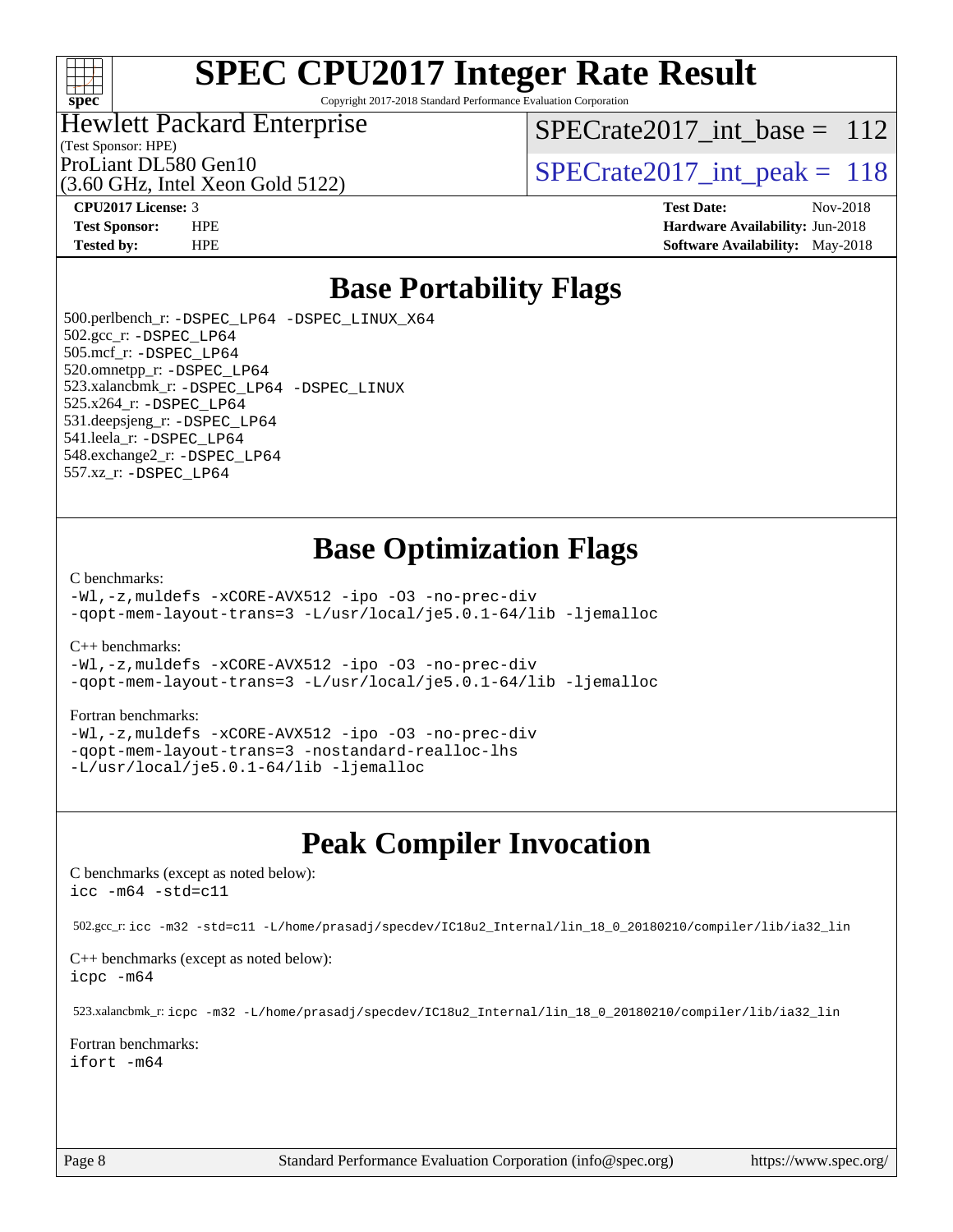

Copyright 2017-2018 Standard Performance Evaluation Corporation

### Hewlett Packard Enterprise

(Test Sponsor: HPE)

[SPECrate2017\\_int\\_base =](http://www.spec.org/auto/cpu2017/Docs/result-fields.html#SPECrate2017intbase) 112

(3.60 GHz, Intel Xeon Gold 5122)

ProLiant DL580 Gen10<br>  $SPECTate2017$ \_int\_peak = 118

**[CPU2017 License:](http://www.spec.org/auto/cpu2017/Docs/result-fields.html#CPU2017License)** 3 **[Test Date:](http://www.spec.org/auto/cpu2017/Docs/result-fields.html#TestDate)** Nov-2018 **[Test Sponsor:](http://www.spec.org/auto/cpu2017/Docs/result-fields.html#TestSponsor)** HPE **[Hardware Availability:](http://www.spec.org/auto/cpu2017/Docs/result-fields.html#HardwareAvailability)** Jun-2018 **[Tested by:](http://www.spec.org/auto/cpu2017/Docs/result-fields.html#Testedby)** HPE **[Software Availability:](http://www.spec.org/auto/cpu2017/Docs/result-fields.html#SoftwareAvailability)** May-2018

# **[Peak Portability Flags](http://www.spec.org/auto/cpu2017/Docs/result-fields.html#PeakPortabilityFlags)**

 500.perlbench\_r: [-DSPEC\\_LP64](http://www.spec.org/cpu2017/results/res2018q4/cpu2017-20181130-10005.flags.html#b500.perlbench_r_peakPORTABILITY_DSPEC_LP64) [-DSPEC\\_LINUX\\_X64](http://www.spec.org/cpu2017/results/res2018q4/cpu2017-20181130-10005.flags.html#b500.perlbench_r_peakCPORTABILITY_DSPEC_LINUX_X64) 502.gcc\_r: [-D\\_FILE\\_OFFSET\\_BITS=64](http://www.spec.org/cpu2017/results/res2018q4/cpu2017-20181130-10005.flags.html#user_peakPORTABILITY502_gcc_r_file_offset_bits_64_5ae949a99b284ddf4e95728d47cb0843d81b2eb0e18bdfe74bbf0f61d0b064f4bda2f10ea5eb90e1dcab0e84dbc592acfc5018bc955c18609f94ddb8d550002c) 505.mcf\_r: [-DSPEC\\_LP64](http://www.spec.org/cpu2017/results/res2018q4/cpu2017-20181130-10005.flags.html#suite_peakPORTABILITY505_mcf_r_DSPEC_LP64) 520.omnetpp\_r: [-DSPEC\\_LP64](http://www.spec.org/cpu2017/results/res2018q4/cpu2017-20181130-10005.flags.html#suite_peakPORTABILITY520_omnetpp_r_DSPEC_LP64) 523.xalancbmk\_r: [-D\\_FILE\\_OFFSET\\_BITS=64](http://www.spec.org/cpu2017/results/res2018q4/cpu2017-20181130-10005.flags.html#user_peakPORTABILITY523_xalancbmk_r_file_offset_bits_64_5ae949a99b284ddf4e95728d47cb0843d81b2eb0e18bdfe74bbf0f61d0b064f4bda2f10ea5eb90e1dcab0e84dbc592acfc5018bc955c18609f94ddb8d550002c) [-DSPEC\\_LINUX](http://www.spec.org/cpu2017/results/res2018q4/cpu2017-20181130-10005.flags.html#b523.xalancbmk_r_peakCXXPORTABILITY_DSPEC_LINUX) 525.x264\_r: [-DSPEC\\_LP64](http://www.spec.org/cpu2017/results/res2018q4/cpu2017-20181130-10005.flags.html#suite_peakPORTABILITY525_x264_r_DSPEC_LP64) 531.deepsjeng\_r: [-DSPEC\\_LP64](http://www.spec.org/cpu2017/results/res2018q4/cpu2017-20181130-10005.flags.html#suite_peakPORTABILITY531_deepsjeng_r_DSPEC_LP64) 541.leela\_r: [-DSPEC\\_LP64](http://www.spec.org/cpu2017/results/res2018q4/cpu2017-20181130-10005.flags.html#suite_peakPORTABILITY541_leela_r_DSPEC_LP64) 548.exchange2\_r: [-DSPEC\\_LP64](http://www.spec.org/cpu2017/results/res2018q4/cpu2017-20181130-10005.flags.html#suite_peakPORTABILITY548_exchange2_r_DSPEC_LP64) 557.xz\_r: [-DSPEC\\_LP64](http://www.spec.org/cpu2017/results/res2018q4/cpu2017-20181130-10005.flags.html#suite_peakPORTABILITY557_xz_r_DSPEC_LP64)

# **[Peak Optimization Flags](http://www.spec.org/auto/cpu2017/Docs/result-fields.html#PeakOptimizationFlags)**

[C benchmarks](http://www.spec.org/auto/cpu2017/Docs/result-fields.html#Cbenchmarks):

```
 500.perlbench_r: -Wl,-z,muldefs -prof-gen(pass 1) -prof-use(pass 2) -ipo
-xCORE-AVX512 -O3 -no-prec-div -qopt-mem-layout-trans=3
-fno-strict-overflow -L/usr/local/je5.0.1-64/lib
-ljemalloc
 502.gcc_r: -Wl,-z,muldefs -prof-gen(pass 1) -prof-use(pass 2) -ipo
-xCORE-AVX512 -O3 -no-prec-div -qopt-mem-layout-trans=3
-L/usr/local/je5.0.1-32/lib -ljemalloc
505.\text{mcf}_r: basepeak = yes
525.x264_r: basepeak = yes
557.xz_r: basepeak = yes
C++ benchmarks: 
 520.omnetpp_r: basepeak = yes
 523.xalancbmk_r: -Wl,-z,muldefs -prof-gen(pass 1) -prof-use(pass 2) -ipo
-xCORE-AVX512 -O3 -no-prec-div -qopt-mem-layout-trans=3
-L/usr/local/je5.0.1-32/lib -ljemalloc
 531.deepsjeng_r: basepeak = yes
 541.leela_r: -Wl,-z,muldefs -prof-gen(pass 1) -prof-use(pass 2) -ipo
-xCORE-AVX512 -O3 -no-prec-div -qopt-mem-layout-trans=3
-L/usr/local/je5.0.1-64/lib -ljemalloc
```
**(Continued on next page)**